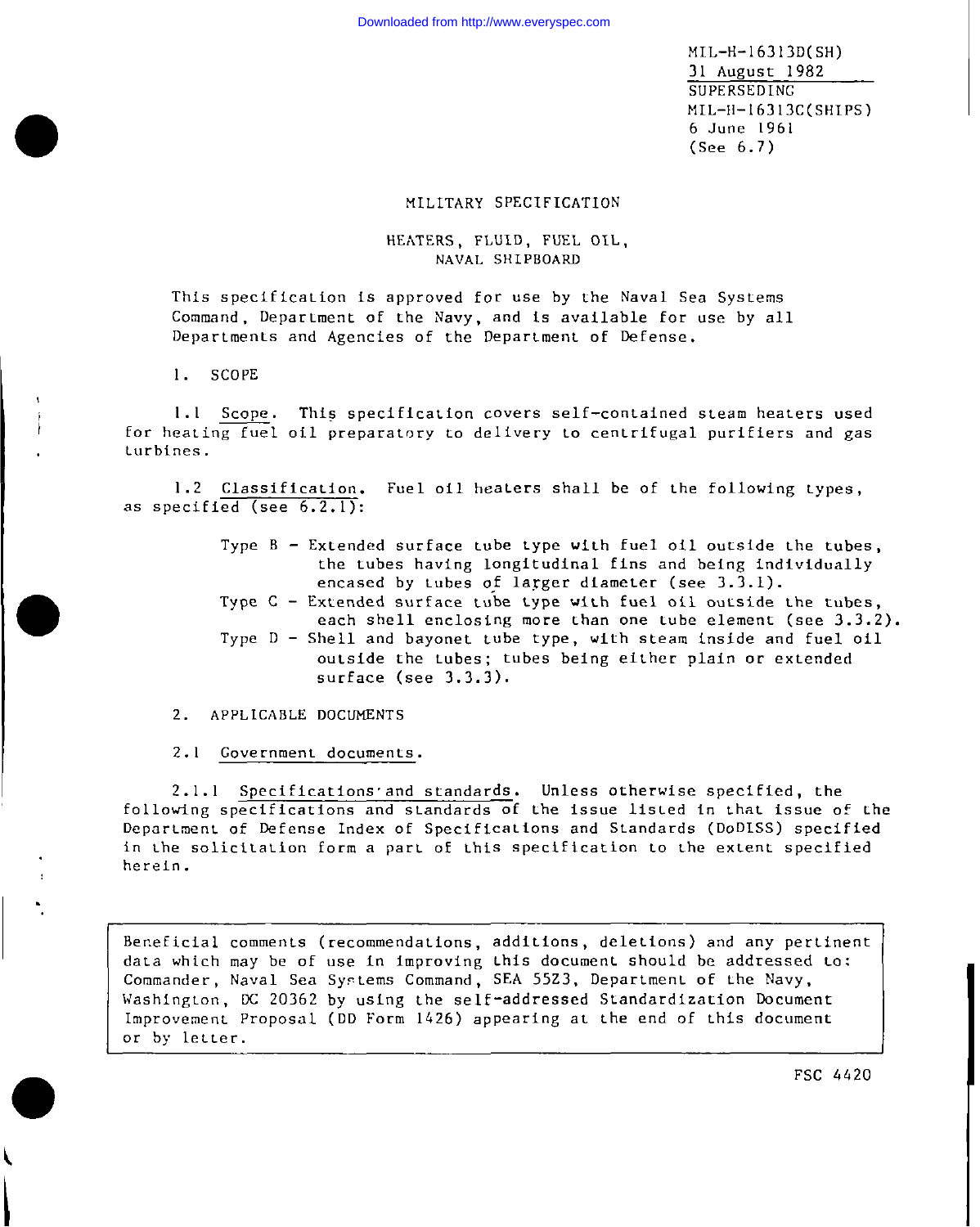#### SPECIFICATIONS

| FEDERAL  |                 |                                                                                                     |
|----------|-----------------|-----------------------------------------------------------------------------------------------------|
|          | $HH - P - 46$   | - Packing; Asbestos, Sheet, Compressed.                                                             |
|          | $TT-P-28$       | - Paint, Aluminum, Heat Resisting (1200°F).                                                         |
|          | $PPP-B-601$     | - Boxes, Wood, Cleated-Plywood.                                                                     |
|          | $PPP - B - 621$ | - Boxes, Wood, Nailed and Lock-Corner.                                                              |
| MILITARY |                 |                                                                                                     |
|          | MIL-P-116       | - Preservation, Methods of.                                                                         |
|          | $MIL-S-901$     | - Shock Tests, H.I. (High-Impact); Shipboard Machinery,<br>Equipment and Systems, Requirements for. |
|          | $MIL-S-1222$    | - Studs, Bolts, Hex Cap Screws, and Nuts.                                                           |
|          | MIL-L-10547     | - Liners, Case, and Sheet, Overwrap; Water-Vaporproof<br>or Waterproof, Flexible.                   |
|          | MIL-P-15024     | - Plates, Tags and Bands for Identification of<br>Equipment.                                        |
|          |                 | MIL-P-15024/5 - Plates, Identification.                                                             |
|          | MIL-T-16286     | - Tube, Steel, Seamless, Marine Boiler Application.                                                 |
|          | MIL-F-16884     | - Fuel Oil, Diesel, Marine.                                                                         |
|          | MIL-T-17188     | - Tube, Carbon Steel, Electric Resistance Welded,<br>Marine Boiler.                                 |
|          | MIL-C-52950     | - Crates, Wood, Open and Covered.                                                                   |

# **STANDARDS**

| FEDERAL<br>FED-STD-H28 | - Screw-Thread Standards for Federal Services,                                                                                                                  |
|------------------------|-----------------------------------------------------------------------------------------------------------------------------------------------------------------|
| MILITARY               |                                                                                                                                                                 |
| $ML-STD-129$           | - Marking for Shipment and Storage.                                                                                                                             |
| $ML-STD-278$           | - Fabrication Welding and Inspection; and Casting<br>Inspection and Repair for Machinery, Piping and<br>Pressure Vessels in Ships of the United States<br>Navy. |

2.1.2 Government drawings. The following Government drawing forms a part of this specification to the extent specified herein.

**DRAWING** 

NAVSHIPS B-214 - Root Connections for Attaching Piping.

(Copies of specifications, standards, and drawings, required by contractors in connection with specific acquisition functions should be obtained from the contracting activity or as directed by the contracting officer.)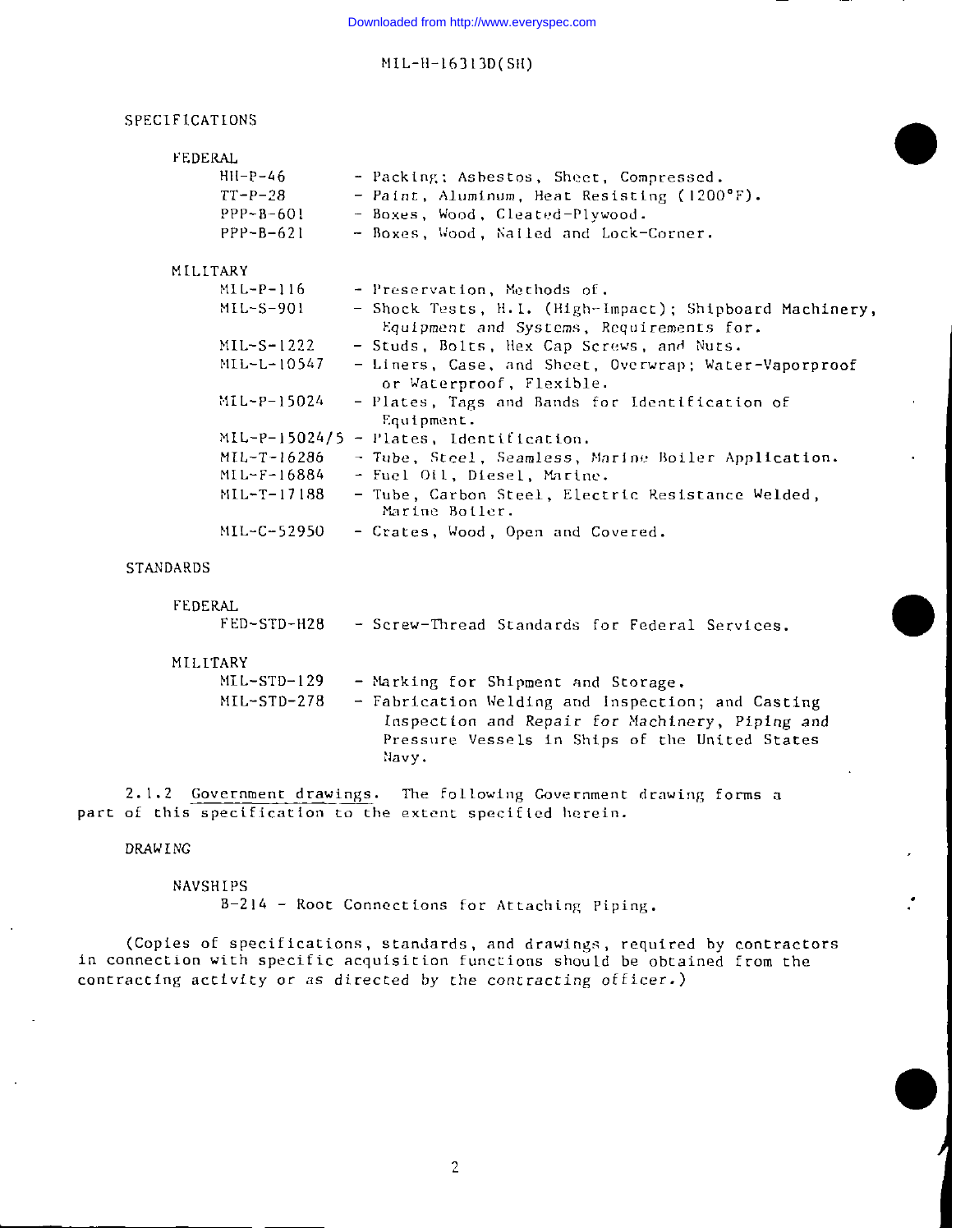## Downloaded from http://www.everyspec.com  $ML-H-16313D(SH)$

2.2 Other publications. The following documents form a part of this specification to the extent specified herein. The issues of the documents which are indicated as DoD adopted shall be the issue listed in the current DoDISS and the supplement thereto, if applicable.

> AMERICAN IRON AND STEEL INSTITUTE (AISI) Steel Products Manual.

(Application for copies should be addressed to the American Iron and Steel Institute, 150 East 42nd Street, New York, NY 10017.)

AMERICAN SOCIETY FOR TESTING AND MATERIALS (ASTM)

- A 27 Mild- to Medium-Strength Carbon-Steel Castings for General Application.
- A 53 Pipe, Steel, Black and Hot-Dipped, Zinc-Coated Welded and Seamless. (DoD adopted)
- A 105 Forgings, Carbon Steel, for Piping Components.
- A 106 Seamless Carbon Steel Pipe for High-Temperature Service. (DoD adopted)
- A 285 Pressure Vessel Plates, Carbon Steel, Low- and Intermediate-Tensile Strength. (DoD adopted)
- A 515 Pressure Vessel Plates, Carbon Steel, for Intermediateand Higher-Temperature Service. (DoD adopted)
- A 516 Pressure Vessel Plates, Carbon Steel, for Moderateand Lower-Temperature Service. (DoD adopted)
- A 675 Steel Bars, Carbon, Hot-Wrought, Special Quality, Mechanical Properties. (DoD adopted)

(Application for copies should be addressed to the American Society for Testing and Materials, 1916 Race Street, Philadelphia, PA 19103.)

AMERICAN NATIONAL STANDARDS INSTITUTE (ANSI)

B16.5 - Pipe Flanges and Flanged Fittings. B16.11- Forged Steel Fittings, Socket - Welding and Threaded. (DoD adopted)

(Application for copies should be addressed to the American National Standards Institute, Inc., 1430 Broadway, New York, NY 10018.)

> NATIONAL MOTOR FREIGHT TRAFFIC ASSOCIATION, INC., AGENT National Motor Freight Classification

(Application for copies should be addressed to the National Motor Freight Traffic Association, Inc., ATA TRAFFIC Dept., 1616 "P" Street, NW, Washington,  $DC 20036.)$ 

> UNIFORM CLASSIFICATION COMMITTEE AGENT Uniform Freight Classification Ratings, Rules and Regulations

(Application for copies should be addressed to the Uniform Classification Committee Agent, Tariff Publication Officer, Room 1106, 222 South Riverside Plaza, Chicago, IL 60606.)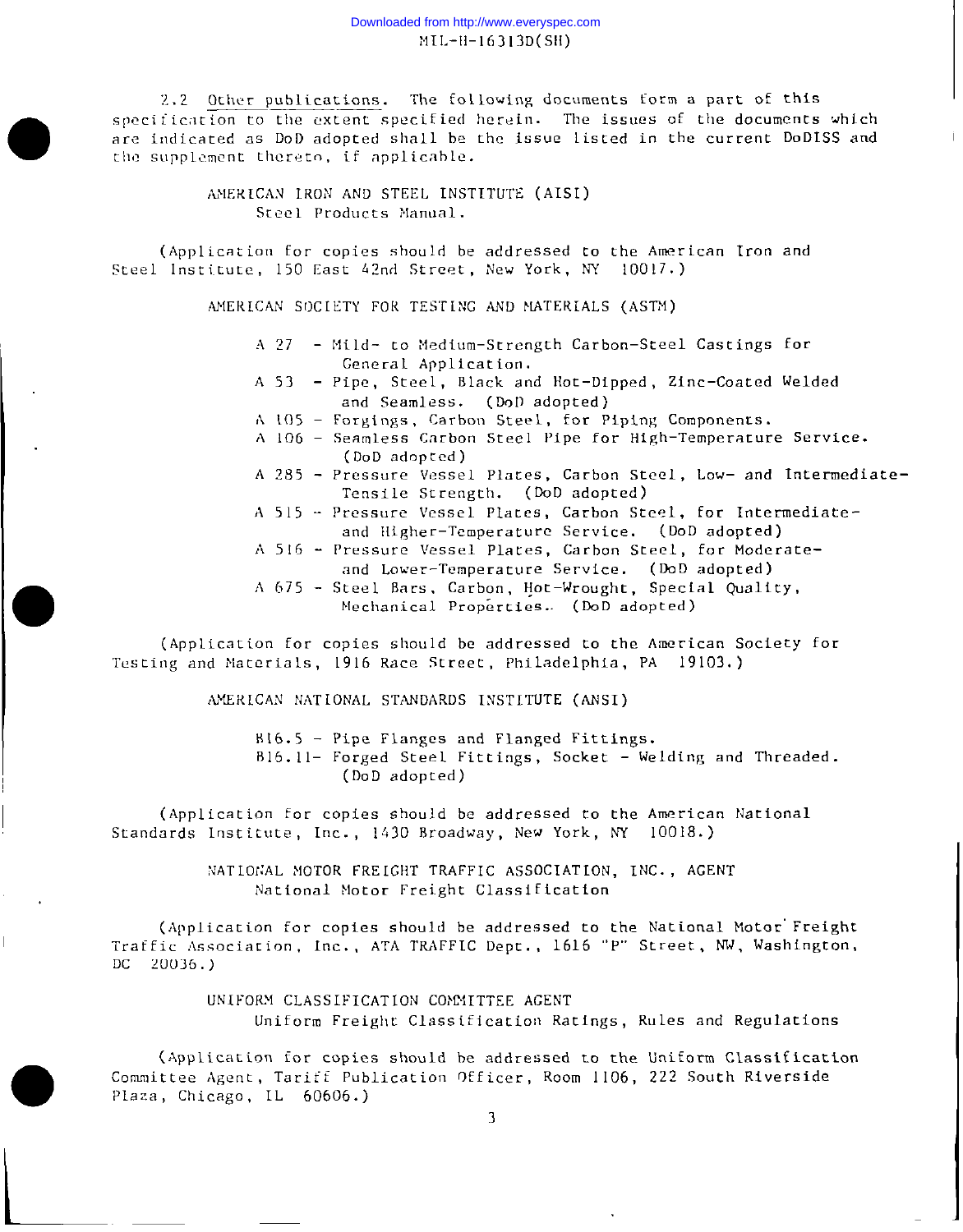(Industry association specifications and standards are generally available for reference from libraries. They are also distributed among technical groups and using Federal agencies.)

2.3 Order of precedence. In the event of a conflict between the text of this specification and the references cited herein, the text of this specification shall take precedence.

3. REQUIREMENTS

3.1 First article. When specified (see 6.2.1), a sample shall be subiected to  $first$  article inspection (see  $4.3$  and  $6.3$ ).

3.2 Materials. Materials shown in table I shall be used as the basis for design. If use of a substitute material is approved by the contracting activity, the manufacturer shall include two columns in the list of materials on his drawings; one column shall be used for the specified specifications, and the other shall show the specification number for the substituted material. Notes shall then appear on the drawings stating that:

> The design is based on the specification materials.  $(a)$

(b) The materials listed in the substitution specification column have physical and chemical properties which are equal to or better than the specified material and may be substituted by the manufacturer.

| Item                                      | Material                                | Applicable document           |
|-------------------------------------------|-----------------------------------------|-------------------------------|
| Shells, heads, and<br>condensate chambers | Seamless drawn steel tubing,<br>grade B | ASTM A 106                    |
|                                           | Steel                                   | ASTM A 285                    |
|                                           | Steel (AISI $1023$ ) <sup>1</sup> /     | AISI Steel<br>Products Manual |
|                                           | Steel castings, grade 60-30             | ASTM A 27                     |
|                                           | Steel forging                           | ASTM A 105                    |
|                                           | Steel                                   | ASTM A 515                    |
|                                           | Steel                                   | ASTM A 516                    |
| Tubes                                     | Seamless steel tubing,<br>grade A or B  | ASTM A 106                    |
|                                           | Tubes, boiler, seamless, class a        | $MIL-T-16286$                 |
|                                           | Tubes, boiler, resistance welded        | $MIL-T-17188$                 |
| Tube sheets                               | Steel, firebox quality                  | <b>ASTM A 285</b>             |
|                                           | Steel                                   | <b>ASTM A 515</b>             |
| Stay rods                                 | Steel bars                              | ASTM A 675                    |
|                                           | Steel pipe, extra strong seamless       | ASTM A 53                     |

TABLE I. Material requirements.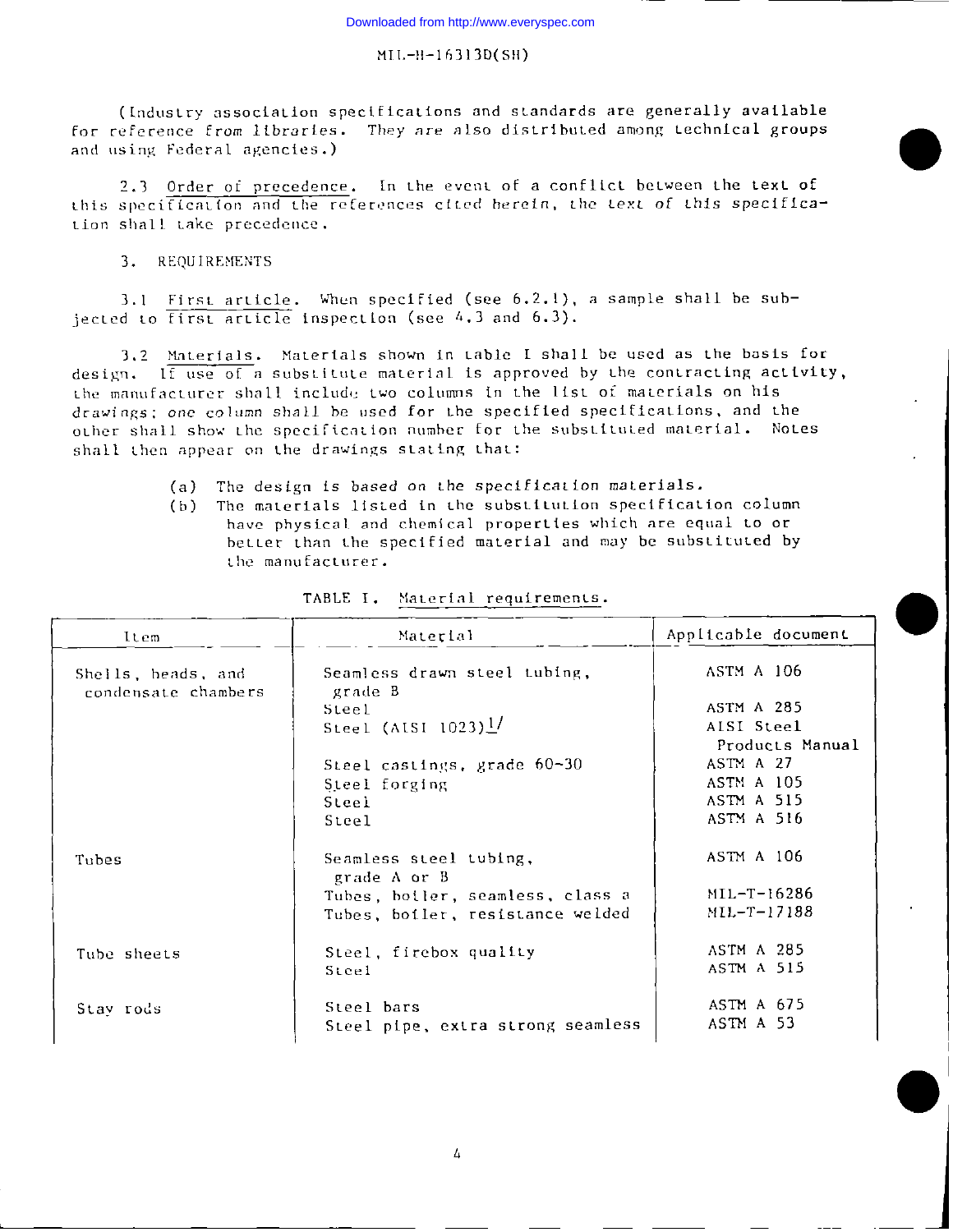| ltem            | Material                                 | Applicable document |
|-----------------|------------------------------------------|---------------------|
| Bolts and studs | Steel, grade 2                           | $MIL-S-1222$        |
| Nuts            | Steel, grade 2 or 2H                     | $MIL-S-1222$        |
| Baffle plates   | Steel                                    | ASTM A 2832/        |
| Fins            | Steel                                    | ASTM A 2832/        |
| Gaskets         | Asbestos sheet, compressed $\frac{3}{2}$ | $HH-P-46$           |

#### TABLE I. Material requirements. - Continued

 $1/$  Normalized and drawn at 1150°F.

 $\overline{2}$ / Maximum carbon content - 0.35 percent.

 $\overline{3}$ / If gaskets incorporating asbestos are incorporated, the technical manual shall contain an appropriate caution and warning regarding the hazard of handling asbestos.

3.2.1 Recovered materials. Unless otherwise specified herein, all equipment, material, and—articles incorporated in the products covered by this specification shall be new and shall be fabricated using materials produced from recovered materials to the maximum extent practicable without jeopardizing the intended use. The term "recovered materials" means materials which have been collected or recovered from solid waste and reprocessed to become a source of raw materials , as opposed to virgin raw materials. None of the above shall be interpreted to mean that the use of used or rebuilt products is allowed under this specification unless otherwise specifically specified.

## 3.3 Design and construction.

3 .3.1 Type B heater.

●

3. 3.1.1 Type B heater shall consist of several longitudinally finned tubes individually encased in tubes of a larger diameter. Steam shall pass through the inner tubes. Fuel oil passage shall be through the annular space between the two tubes. Construction shall be such that all the fuel oil passages in the heater will be in series. When two or more steam passages are in series, the contraflow principle shall be employed. In all cases, the steam inlet and fuel oil outlet connections shall be at the top, and the fuel oil inlet and condensate drain connections at the bottom. Steam side inlet and outlet connections shall consist of welding sockets in the tail pieces conforming to ANSI B16.11.

3. 3.1.2 outer tubes shall be welded to the tube sheets. Ground union joints will be permitted for connecting inner tubes and for a seal between inner and outer tubes.

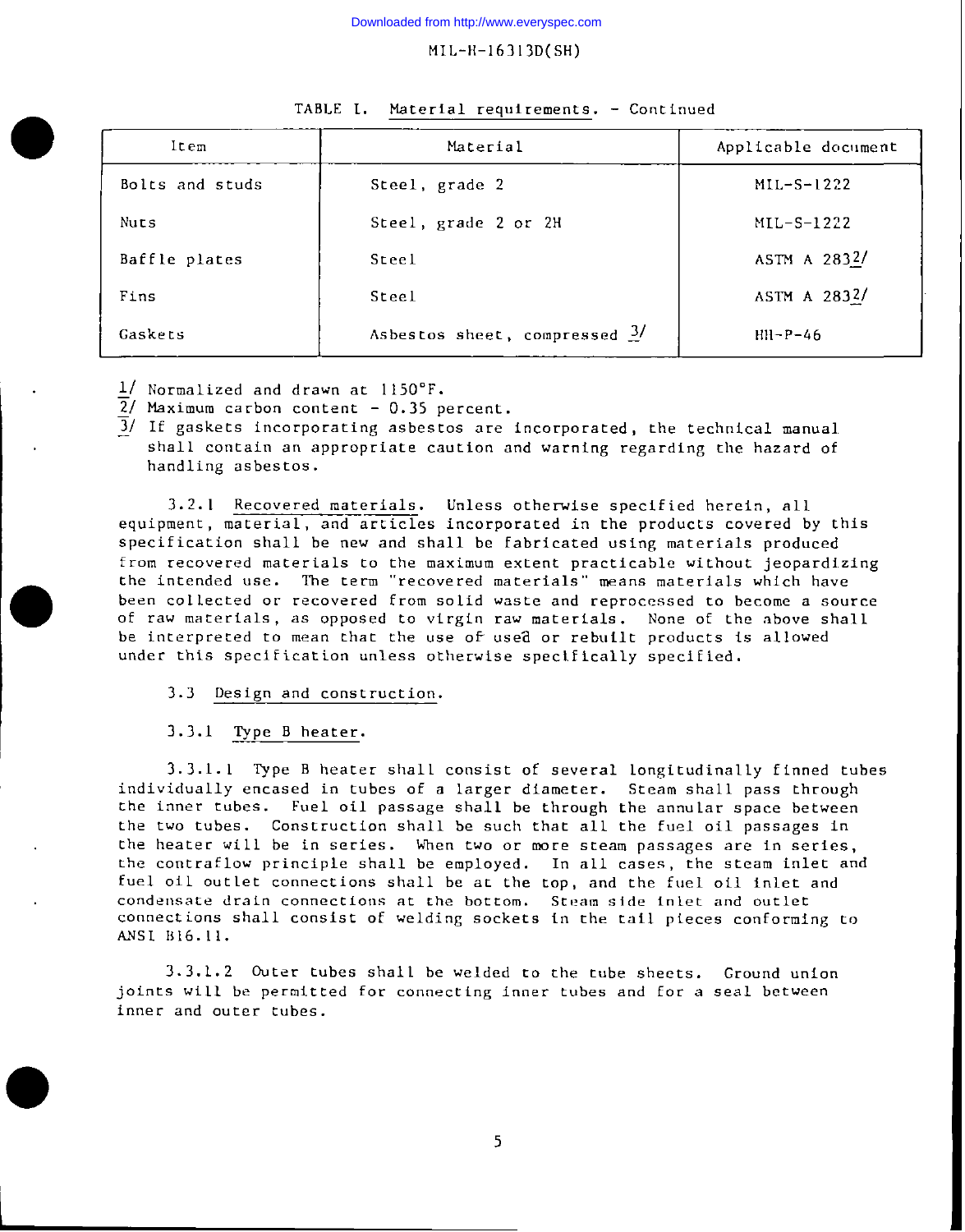3.3.1.3 Type B heater shall be designed for quick and easy removal of the inner tubes for cleaning and replacement. The design shall insure complete and free drainage of condensate during operation, with no pockets or recesses where condensate may collect. Provision shall be made for free motion due to differential expansion without any rubbing between the outer tube wall and the extended surface of the inside tube.

#### $3.3.2$  Type C heater.

3.3.2.1 Type C heater shall consist of one or more extended surface Utubes enclosed in a shell. Steam shall pass through the U-tubes and the fuel oil shall pass through the shell and around the tubes. Baffles shall be fitted to direct the flow of fuel oil within the shell. U-tube and tube sheet subassembly shall be readily removable.

3.3.2.2 Tubes shall be fastened to the tube sheets either by roller expanding, by welding, or by a combination of the two.

3.3.2.3 Where a nonwelded expanded joint is used, the tube expander shall be adjusted so that the depth of expansion does not extend further than within 1/8-inch of the inner face of the tube sheet. If tubes are expanded, the holes in the tube sheet for them shall be drilled and reamed 0.005 inch larger than the nominal tube diameter with 0.002 inch tolerance, and shall be provided with two grooves. The grooves shall be approximately 1/64-inch deep by 3/32-inch wide.

3.3.2.4 Tube sheet shall be the same diameter as the shell and steam head flanges or of smaller diameter and secured in position by recesses turned in the faces of the flanges.

## 3.3.3 Type D heater.

3.3.3.1 Type D heater shall consist of multiple bayonet type tubes; double tube sheets with condensate removal space between the tube sheets, the inner tube secured in the outer tube sheet and the outer tube secured in the inner tube sheet; a steam head which supplies steam to the bayonet tubes; a shell with flange secured to the inner tube sheet; multiple cross baffles to direct flow of fuel oil across the tubes; shell end opposite the steam head blanked; fuel oil inlet, outlet, vent and drain connections on the shell; steam, condensate outlet, and steam vent connections on the steam side; and necessary supports for attachment to foundation. A variation in the construction may provide for subdividing the steam and condensate chambers, when separate steam side connections shall be made to each of the subdivisions. Another variation may employ steam and condensate chambers at both ends of the shell, with double tubes extending into the shell from each end and steam side connections appropriate to the subdivided steam and condensate spaces.

3.3.3.2 Tubes shall be fastened to the tube sheets by roller expanding, by welding, or by a combination of the two.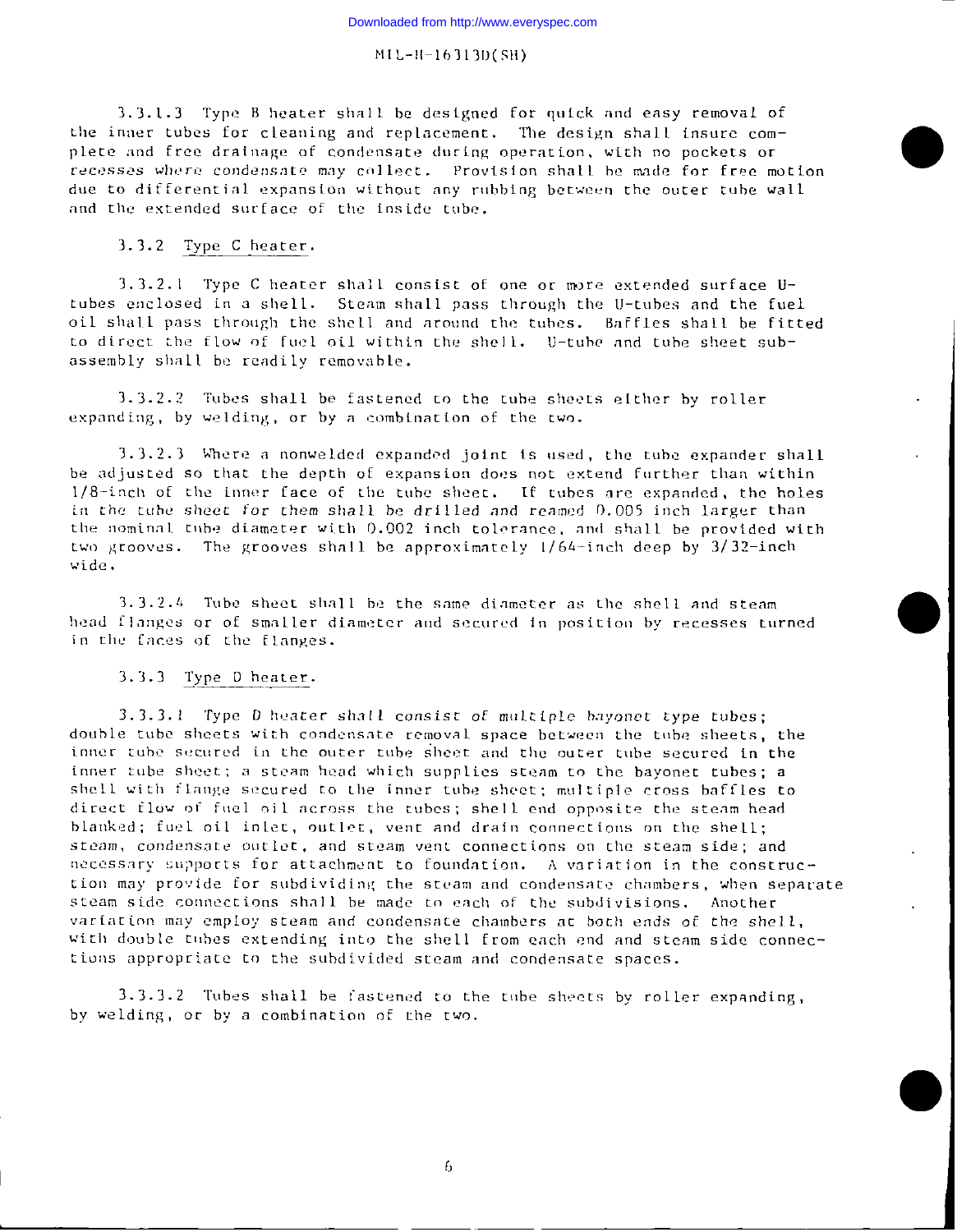3.3.3.3 Where nonwelded expanded tube joints are used, the tube expander shall be adjusted so that the depth of expansion does not extend further than within 1/8-inch of the inner face of the tube sheet. For joints of this type, the holes in the tube sheet shall be drilled and reamed  $0.005$  inch larger than the nominal tube diameter with 0.002 inch tolerance, and holes for 5/8-inch outside diameter and larger shall be provided with two grooves approximately  $1/64-1$ nch deep by  $3/32-1$ nch wide.

 $3.3.3.4$  Minimum thickness of tube sheets shall be  $3/4$  inch for  $5/8\textrm{--}$ inc $^\dagger$ outside diameter tubes or larger and 1/2 inch for tubes less than 5/8—inc ouL side diame Ler.

3.3.3.5 The inner tube sheet shall be of the same diameter as those of the shell and steam head flanges and the joint between the inner tube sheet and the shell flange shall be so secured by the bolting that it will not be broken when Lbe sLeam head is removed.

3.3.3.6 The steam head, outer tube sheet, and inner bayonet tubes shall be removable. The inner tube sheet, the outer tubes, and baffles shall also be removable as a unit. A guide plate, drilled for the inner tubes, shall be provided Lo facilitate reassembly.

3.3.3.7 If specified (see 6.2.1), the baffles shall be so arranged that they can be moved backwards and forwards a distance equal to the space between baffles by a sLem exLending Lhrough Lbe blanked end of Lhe shell. A handwheel or crank shall be fitted to the stem, and a yoke shall be provided close to the handwheel or crank to support the stem. The stem shall be provided with a packing gland. Holes for tubes in the baffle shall be of such diameter that a minimum clearance exists between tubes and baffles, so that a scraping action occurs Lo clean off accumulated deposits on the Lubes. The handwheel or crank shall be of such size Lhat the baffle assembly can be moved readily by one man when the tubes are fouled and the packing gland is adjusted to prevent leakage with full fuel oil pressure in the shell.

3.3.3.8 If specified (see  $6.2.1$ ), the heater may be of the evaporator type, in which an intermediate fluid, watersteam, is used to transfer heat from a primary heating coil to the bayonet type fuel oil heating elements. An evaporator section, with the primary heating coil mounted on its cover, shall bolt to the heater in place of a steam chest cover. A filling connection shall be provided on the evaporator. Condensate return piping shall be provided between Lhe condensate chamber and Lhe evaporator section. A connection shall be provided for a safety valve in such a location that the valve can be used for initial purging of air from the intermediate fluid system. A pressure gage connection shall be provided for the intermediate fluid system.

3.4 Standardization. Each contractor of heaters shall standardize the proposed equipment as far as possible, holding Lhe number of models and sizes offered to the Government to a minimum commensurable to the range of capacity and the operating pressures which may be required. The greatest possible interchangeability of service parts among the several models and sizes shall be developed by each contractor. Parts built to the same drawings shall be interchangeable. In no case shall parts be physically interchangeable or reversible unless such parts are also interchangeable or reversible with regard to function, performance, and strength.

 $\overline{7}$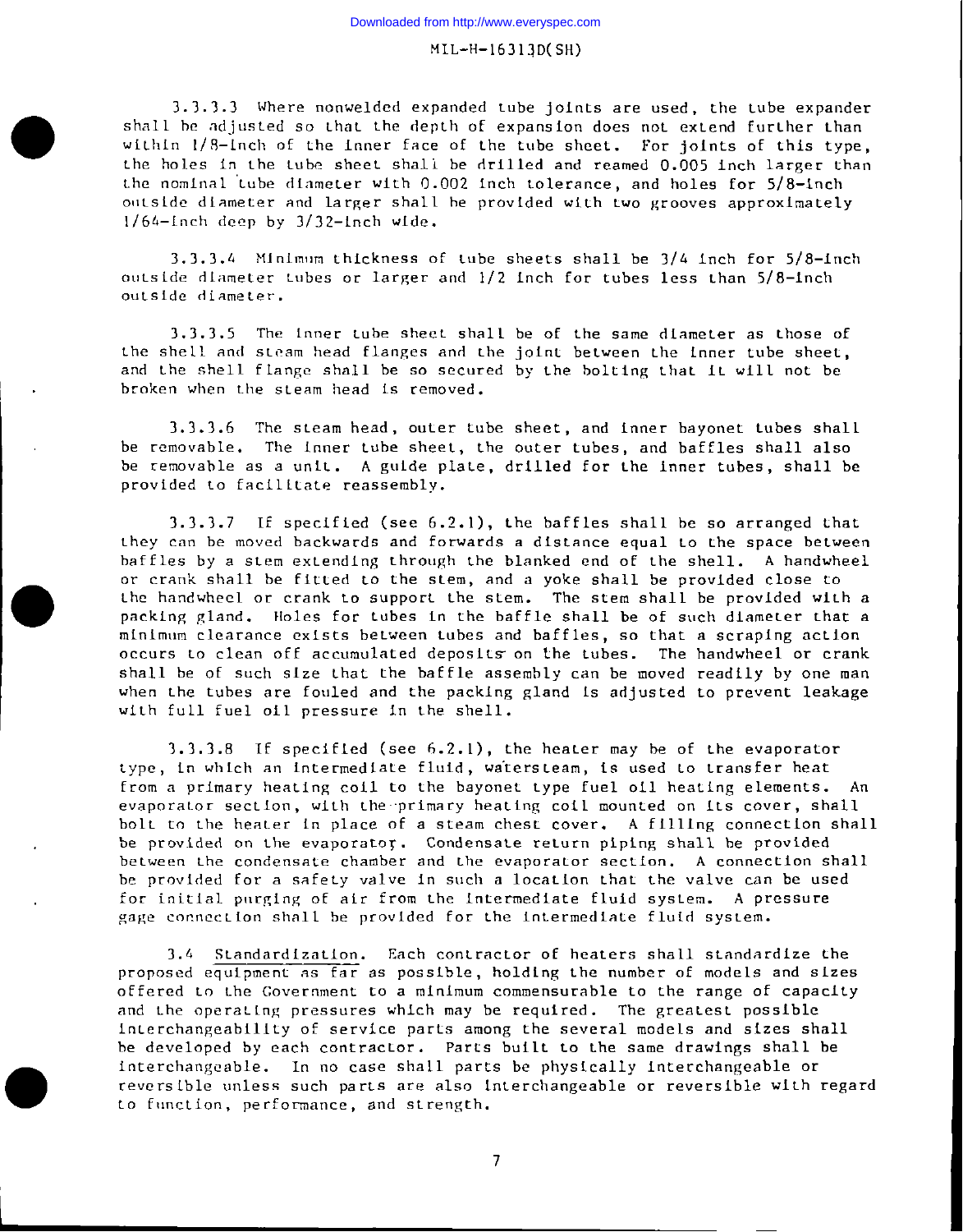- 3.5 Threaded parts. Threaded parts shall conform to FED-STD-H28.
- 3.6 Wel<u>ding</u>. Welding shall be in accordance with MIL-STD-27
- 3.7 Pain Ling. Pain Ling shall be as follows:
	- (a) Internal surfaces shall not be painted.
	- (b) Fxternal sLeel surfaces shall be thoroughly cleaned and coated with two coats of heat resisting paint in accordance with  $TT-P-28.$

3.8 Space envelope and weight. Space envelope and weight shall be held Lo a minimum consistent with strength and reliability.

3.9 Inclining, pitching, and rolling. Heaters shall meet the performance requirements specified in this specification when the ship is under any of the following conditions:

- (a) Up LO 5 degrees from Lhe normal horizontal position in Lhe fore and aft plane (permanently inclined).
- (b) Up to 15 degrees to either side (permanently inclined).
- (c) WiLh Lhe \,essel rolling up LO 45 degrees from Lhe vertical Lo eiLher side or pitching 10 degrees up or down from the nornal horizontal plane.
- Note: Degrees are measured from the horizontal fore-and-aft plane, up or down for trim and pitch, and from the vertical to either side for list and roll. The conditions for permanent list and roll or for trim and pitch shall not be considered additive.

o

3.10 Shock resistance. If specified (see  $6.2.1$ ), fuel oil heaters shall be grade A, hull mounted class I in accordance with MIL-S-901.

3.11 Capacity. A combination of two or more heaters designed to group as a compact bank shall be used to heat the fuel oil for purifiers in fuel oil transfer systems and gas turbines in fuel oil service systems (see 6.2.1). These heaters shall be connected in parallel. The heater bank (or subdivision thereof) shall heat fuel conforming to  $MIL-F-16884$  (NATO F-76) from 30 to 70 degrees Fahrenheit ( $^{\circ}$ F) in fuel transfer systems and from 40 to 85 $^{\circ}$ F in fuel oil service systems at a flow rate from 15 percent (minimum duty) to 100 percent (maximum duty) of full load requirements (see  $6.2.1$ ).

### 3.12 Pressures and Lemperatures.

3.12.1 Pressures. Standard fuel oil operating pressure will be 150 pounds per square inch (lb/in4). Heaters subject to fuel oil filling pressur shall withstand 200  $1b/1n^2$ . Standard steam supply pressures will be 150 and 600  $1b/in^2$ . Other operating pressures may be specified in the contract or order (see 6.2.1) if circumstances require, but it is intended that standard lines of heaters designed for the above conditions will be used as widely as possible. At the minimum duty conditions, steam pressure in the operating portion of the bank shall be not less than  $5 \frac{1b}{in^2}$  (see 6.2.1).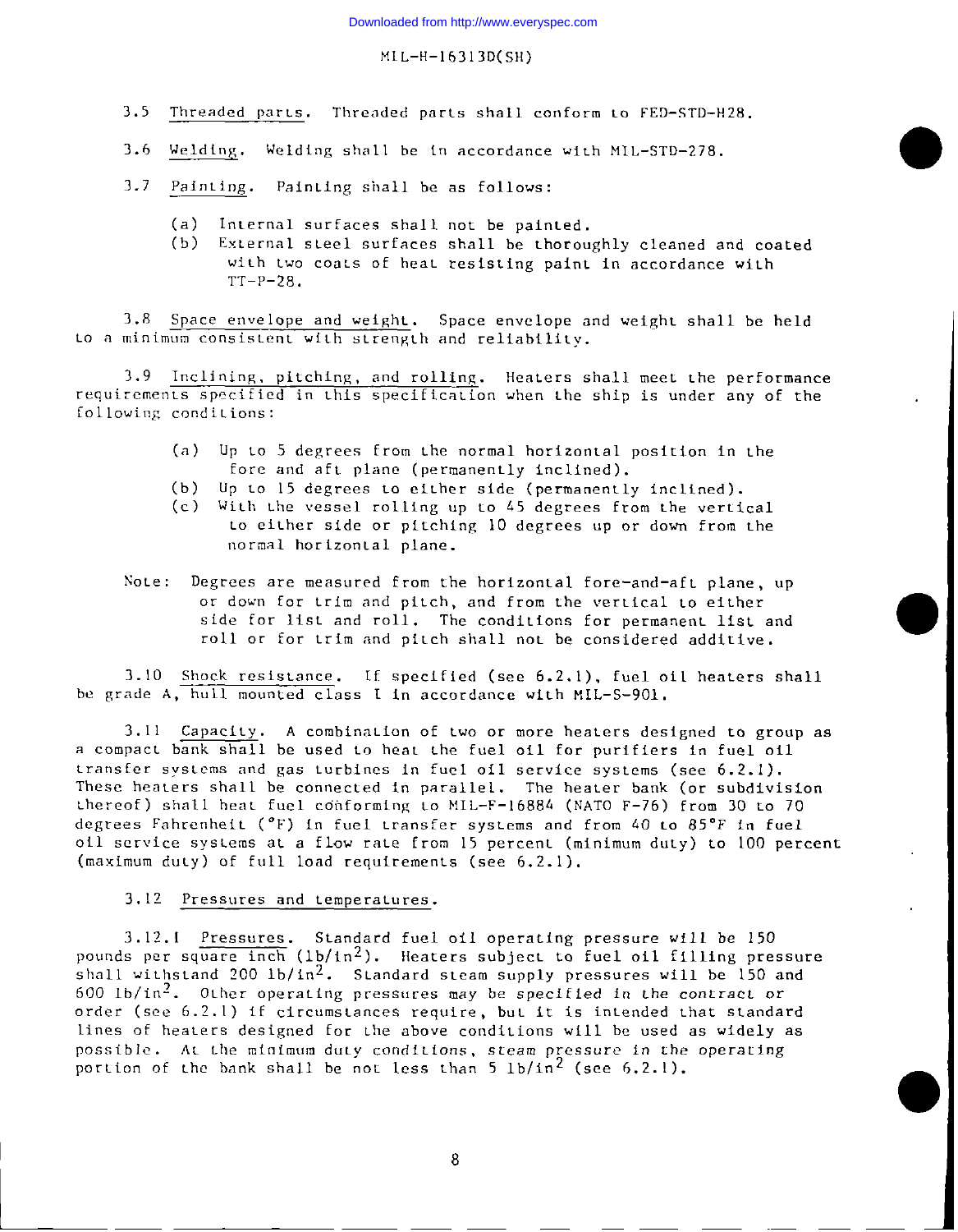3.12.2 Temperatures. The maximum steam temperature is that of saturation at the operating steam pressure. The maximum fuel oil side operating temperature is the saturation temperature of the operating steam.

3.12.3 Allowable pressure drop. When heating fuel at maximum duty conditions, the pressure drop across the heater shall not exceed 20  $1b/in^2$ .

 $\bullet$ 

●

3.13 Connections. Except as specified in 3.3.1.1, connections for fuel oil, steam and condensate service shall be flanged. Root connections shall conform Lo Drawing B-214. Flanged connections shall be 150-pound series for welding neck or integrally cast flanges in conformance with ANSI B16.5 modified for flat face.

3.14 Relief valve fitting. Each heater shall be provided with a flanged fitting for a  $1/2$ -inch relief valve on the fuel oil side. This fitting shall be located so that it can be used as a chemical cleaning connection, unless a  $1/2$ -inch flanged vent fitting, suitably located for this purpose, is fitted.

3.15 Venting and draining. Each heater shall be provided with a  $1/2$ -inch flanged drain fitting. This fitting shall be located so that it can be used as a chemical cleaning connection in conjunction with Lhe relief valve fitting (or vent fitting). Each heater shall be fitted with a  $1/2$ -inch flanged fuel oil side vent fitting if the fuel oil side is not self-venting.

 $3.16$  Fouling factor. In computing the design overall (service) coefficient of heat transfer at maximum duty, the following minimum fouling resistances shall be applied:

| Heater type | Fouling resistance |
|-------------|--------------------|
|             | 0.005              |
|             | .005               |
|             | .002               |

Performance at duty points other than the maximum shall be computed on a "clean tube" basis in order that pressure on the steam side will show as the lowest value which may be encountered for the given duty point. Calculations of coefficients shall be based on fuel oil side area, with the effective outside area being used for finned Lube heaters.

3.17 Technical data. The contractor shall prepare the following technical data in accordance with the data ordering documents included in the contract or order (see  $6.2.2$ ), and as specified in  $3.17.1$  through  $3.17.3$ .

3.17.1 Drawings. Drawings shall be furnished in accordance with the data ordering document (see  $6.2.2$ ), and as specified in  $3.17.1.1$  through  $3.17.2.2.$ 

9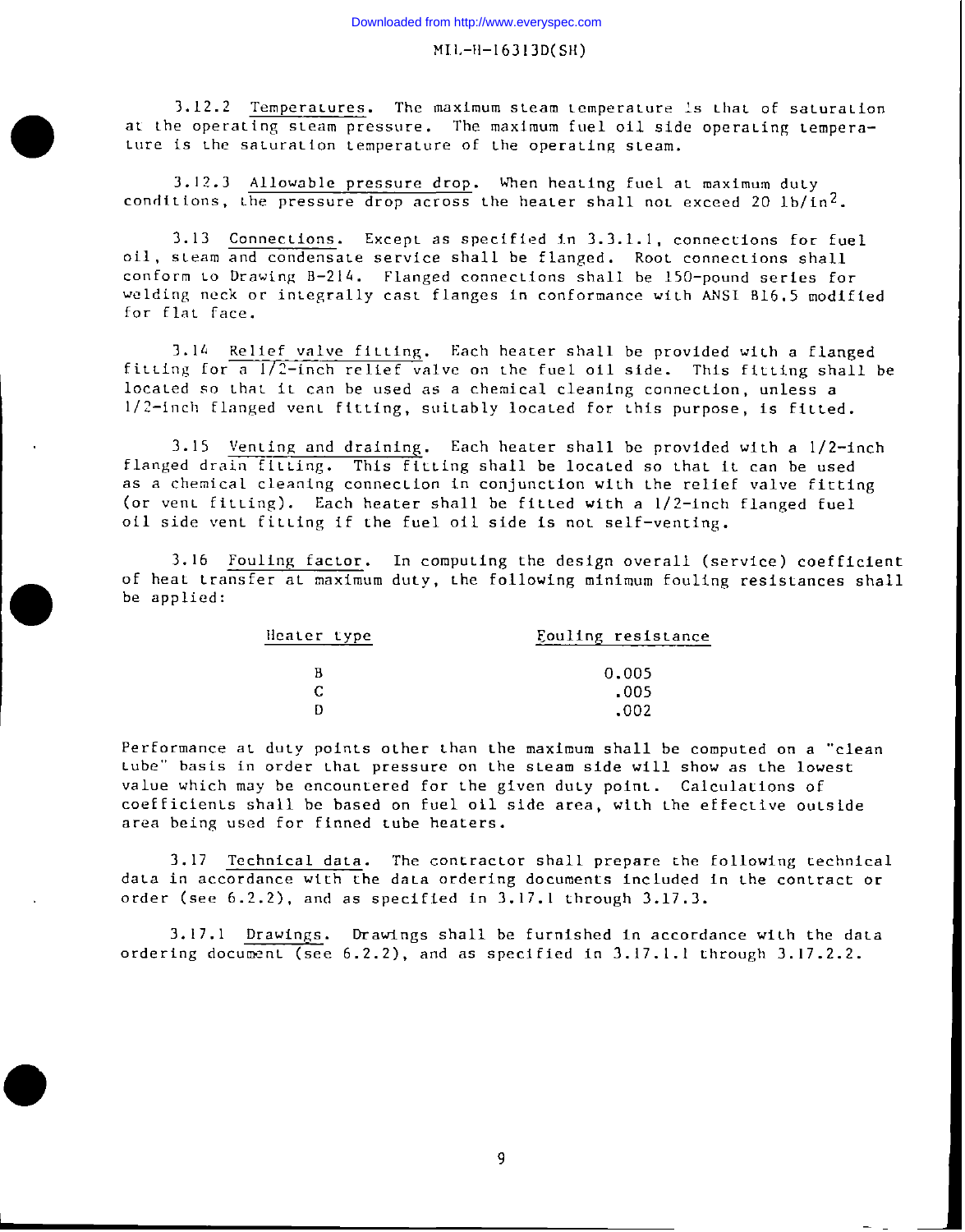3.17.1.1 The external arrangement drawing shall show external views of the heater, shall include external dimensions required for reproduction on ship's machinery arrangement drawings, for guidance of the shipyard in designing the foundation structure for the heater(s), for installation thereof, and for connection of the heater(s) to external piping. The drawing shall show the space required for removal and replacement of tubes.

3.17.1.2 The assembly drawing shall show complete longitudinal and transverse cross-sectional views of the heater. This drawing shall show the relationship of all parts and liberal use of enlarged views or sections shall be made to illustrate features of the design.

3.17.1.2.1 The assembly drawing shall contain a list of materials showing names, identifying numbers, materials and material specifications for all parts. The identifying numbers shall also be shown adjacent to the parts depicted in the various views, with arrows pointing to the parts.

3.17.1.3 Detail drawings of all major parts or subassemblies such as shells, tube bundles and steam heads shall be furnished. The drawings shall be completely dimensioned, with finishes and welding symbols indicated, as required for manufacture.

3.17.2 Certification data sheets. Certification data sheets shall be prepared with a dual tabulation to cover the maximum duty and minimum duty conditions of one bank (see 3.11). For each condition the following entries shall be shown:

- Fuel of I working pressure,  $1b/1n^2$ .  $(a)$
- $(b)$ Rate of fuel oil flow, pounds per hour.
- $(c)$ Fuel oil inlet temperature, <sup>6</sup>F.
- Fuel oil outlet temperature,  ${}^{\circ}F$ .<br>Fuel oil pressure drop  $1b/in^2$ .  $(d)$
- $(e)$
- $(f)$ Steam supply pressure,  $1b/1n^2$ .
- (g) Steam supply temperature, °F.
- $(h)$ Steam pressure in heater,  $1b/1n^2$ .
- $(i)$ Steam condensed, pounds per hour.
- Steam side hydrostatic test pressure,  $1b/1n^2$ .  $(j)$

Fuel oil side hydrostatic test pressure, lb/in<sup>2</sup>.  $(k)$ 

 $(1)$ Fuel oil side hot oil test pressure,  $1b/1n^2$ .

Effective heating surface, square feet.  $(m)$ 

 $(n)$ Logarithmic mean temperature difference, "F.

Total heat transferred, British thermal units per hour.  $(o)$ 

- Clean overall coefficient of heat transfer.  $(a)$
- $(q)$ Design overall (service) coefficient of heat transfer (see 3.16).
- (r) Number of heaters per ship, per bank, and number of banks per system.
- The number of banks per system.  $(s)$
- The method of connecting heaters within the bank.  $(L)$
- $(u)$ Dry and wet weights of each size of heater and bank.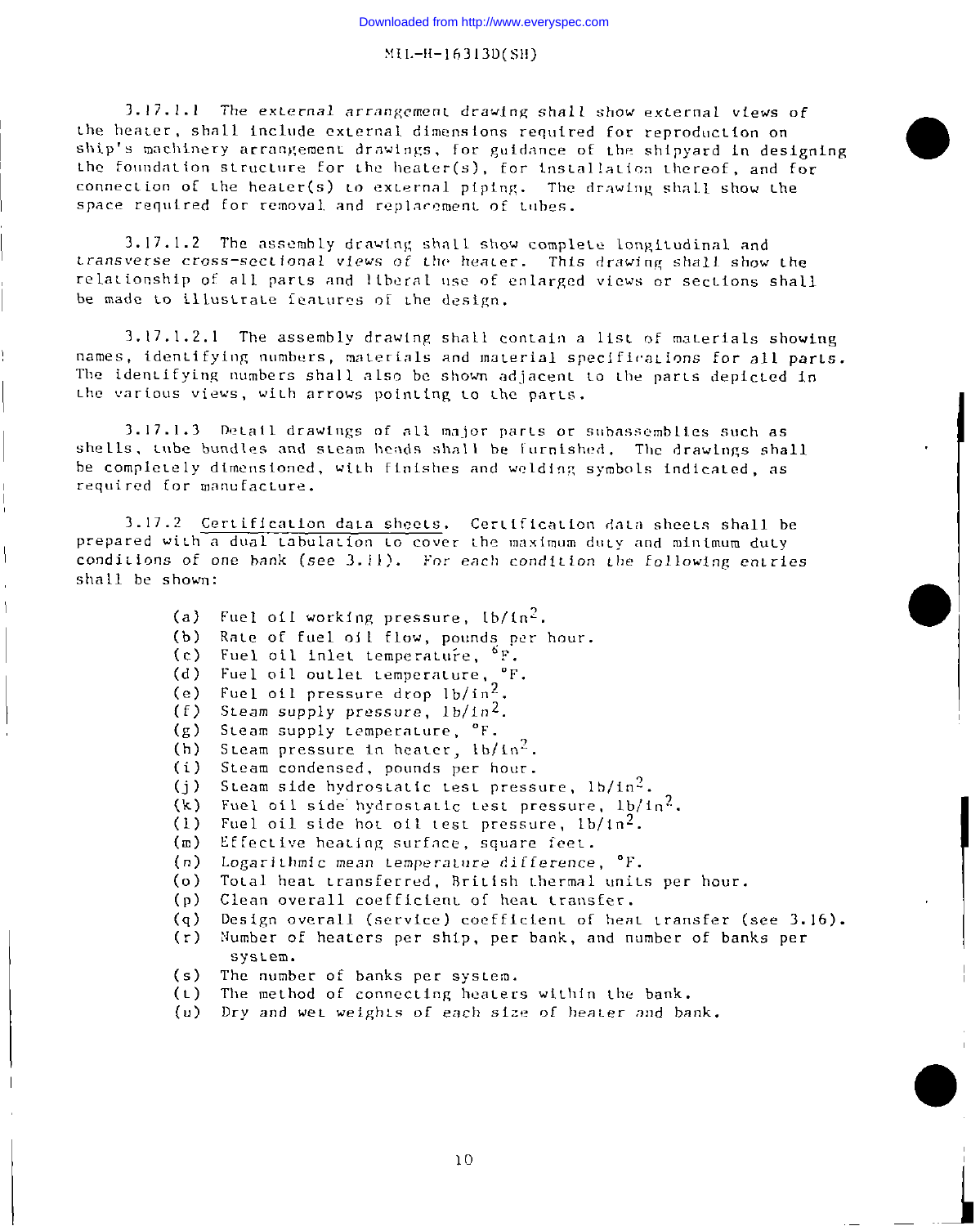#### MI L-H-16313 D(sH)

3.17.2.1 The certification data sheet shall also include a view of the identification plate with all data entered except date of manufacture and serial number. This view shall be enlarged to insure that data entries will be legible should the drawing be reduced in size in the process of reproduction for manuals or booklets.

 $3.17.2.2$  On the certification data sheets, there shall be provided a tabulation to show the combination of heater sections or combination of heaters within a bank, which is recommended for use at the various standard flow rates. including full load, maximum duty and minimum duty (see 6.2.1). For each of these standard load conditions there shall be shown the steam pressure in the hca Ler.

3.17.3 Technical manuals. Technical manuals shall be furnished in accordance with the data  $overing$  document (see 6.2.2), and the number of technical manuals provided shall be as specified (see 6.2.1).

3.18 Identification plates. Identification plates shall be provided in accordance with MIL-P-15024 and MIL-P-15024/5 and shall include the following

- (a) Name of unit, "FUEL OIL HEATER".
- $(b)$ Type of unit (see  $1.2$ ).
- $(c)$ ManufacLucer's service part number.
- (d) National stock number (allow 17 spaces).
- (e) Name of manufacturer.
- $(f)$ Contract number. (The acquiring activity's contract or purchase order number. )
- $(g)$ Blank space for inspector's stamp.
- (h) Date of manufacture.
- (i) Serial number.

●

- $(i)$ Maximum test pressure, shell side.
- (k) Maximum test pressure, tube side.
- (1) Blank space for "unit" number (allow four spaces). (This space will be used for numbering for shipboard reference purposes when required, the stamping to be done by shipyard.)
- (m) Designation "U.S.".

4. QUALITY ASSURANCE PROVISIONS

4.1 Responsibility for inspection. Unless otherwise specified in the contract or purchase order, the contractor is responsible for the performance of all inspection requirements as specified herein. Except as otherwise specified in the contract or purchase order, the contractor may use his own or any other facilities suitable for the performance of the inspection requirements specified herein, unless disapproved by the Government. The Government reserves the right to perform any of the inspections set forth in the specification where such inspections are deemed necessary to assure supplies and services conform to prescribed requirements.

4.1.1 Inspection system. The contractor shall provide and maintain an inspection system in accordance with the data ordering documencs included in the contract or order (see  $6.2.2$ ).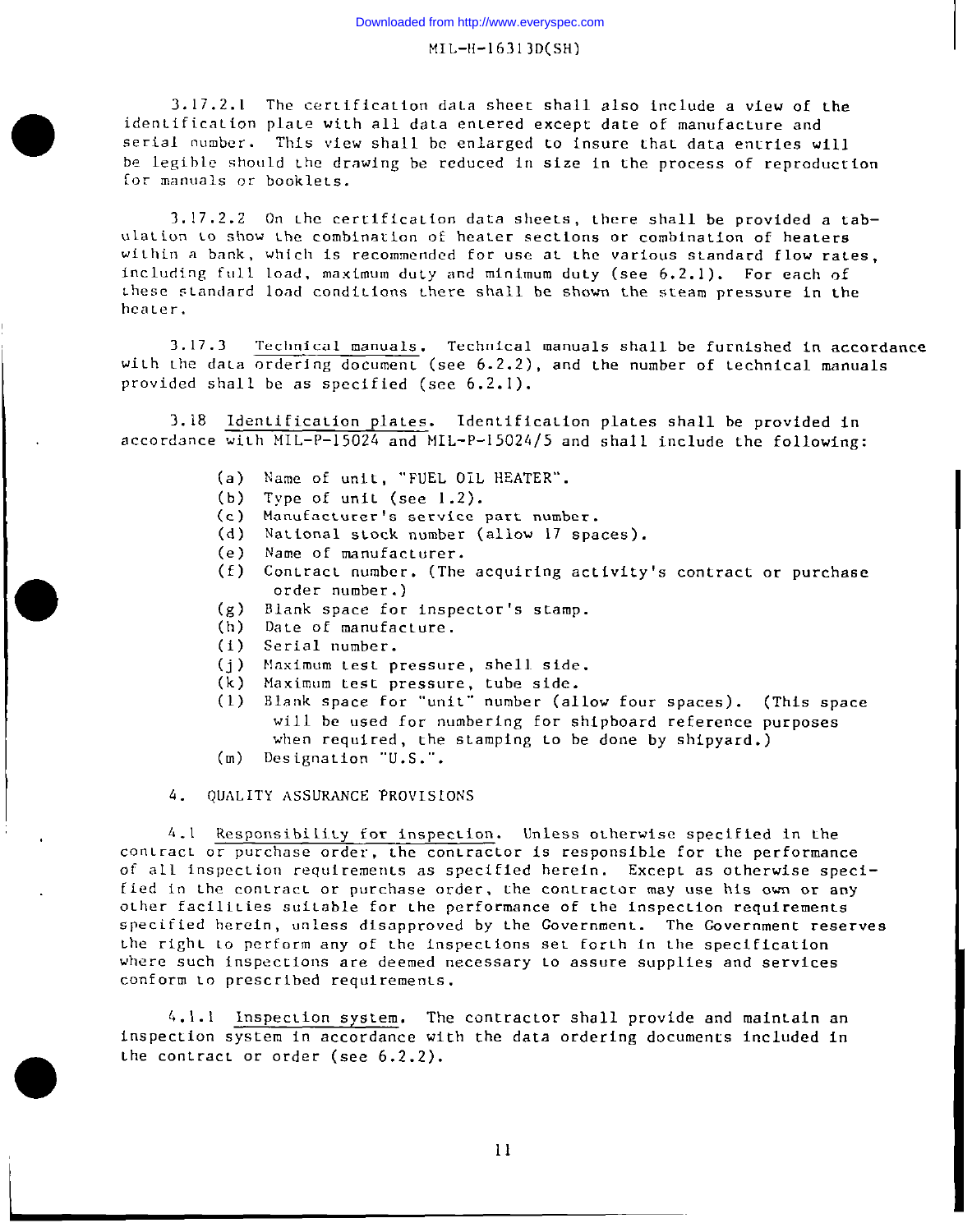4.2 Classification of inspections. The inspection requirements specified herein are classified as follows:

(a) First article inspection (see 4.3).

(b) Quality conformance inspection (see 4.4).

4.3 First article inspection. First article inspection shall consist of the examination and tests specified in 4.5 and 4.6,1 through 4.6.4.

4.3.1 First article test report. The contractor shall prepare a first article test report in accordance with the data ordering document (see 6.2.2).

 $\ddot{a}$ .  $4$  Quality conformance inspection. Each heater offered for delivery shall be subjected to the examination of 4.5 and the tests specified in 4.6.2.

4.5 Examination. Each heater offered for delivery shall be examined for adjustment, fit, material, finish, and any other requirement not involving tests in conformance with this specification.

4.6 Tests.

4.6.1 Weight. The dry and operating weight shall be measured.

 $4.6.2$  Pressure. The pressure tests specified in  $4.6.2.1$  through  $4.6.2.3$ shall be applied. For operating pressures, the highest of the standard operating pressures specified in 3.12.1 for which the manufacturer certifies the particular heater shall be used. Leaking heaters shall be rejected.

4.6.2.1 Fuel oil side. The fuel oil side of each heater shall be subjected to a hydrostatic pressure test of 150 percent of the fuel oil operating pressure. Peaters installed in ships sytems subject to fuel oil filling pressure shall be subjected to a hydrostatic pressure test of 300 1b/in<sup>2</sup>.

4.6.2.2 Steam side. The steam side of each heater shall be subjected to a hydrostatic pressure test of 150 percent of the steam operating pressure.

4.6.2.3 Hot fuel oil pressure. The fuel oil side of each heater shall be subjected to a hot fuel oil pressure test of the design oil operating pressure. Marine diesel fuel oil in accordance with MIL-F-16884 at 200°F shall be used.

4.6.3 Capacity. Capacity runs shall be conducted under the operating conditions at maximum and minimum duty points. Fuel oil side pressure drop across the heater shall be determined at these points. The heater shall meet the clean overall coefficient of heat transfer.

4.6.4 Shock test. A type A test of the fuel oil heaters shall be performed in accordance with MIL-S-901. Following the shock test, a pressure test at design pressure of both the steam and oil sides shall be performed. Any leakage shall be cause for rejection.

4.7 Inspection of packaging. Preservation, packaging, packing, and marking shall be inpsected for compliance with section 5 of this document.

 $12$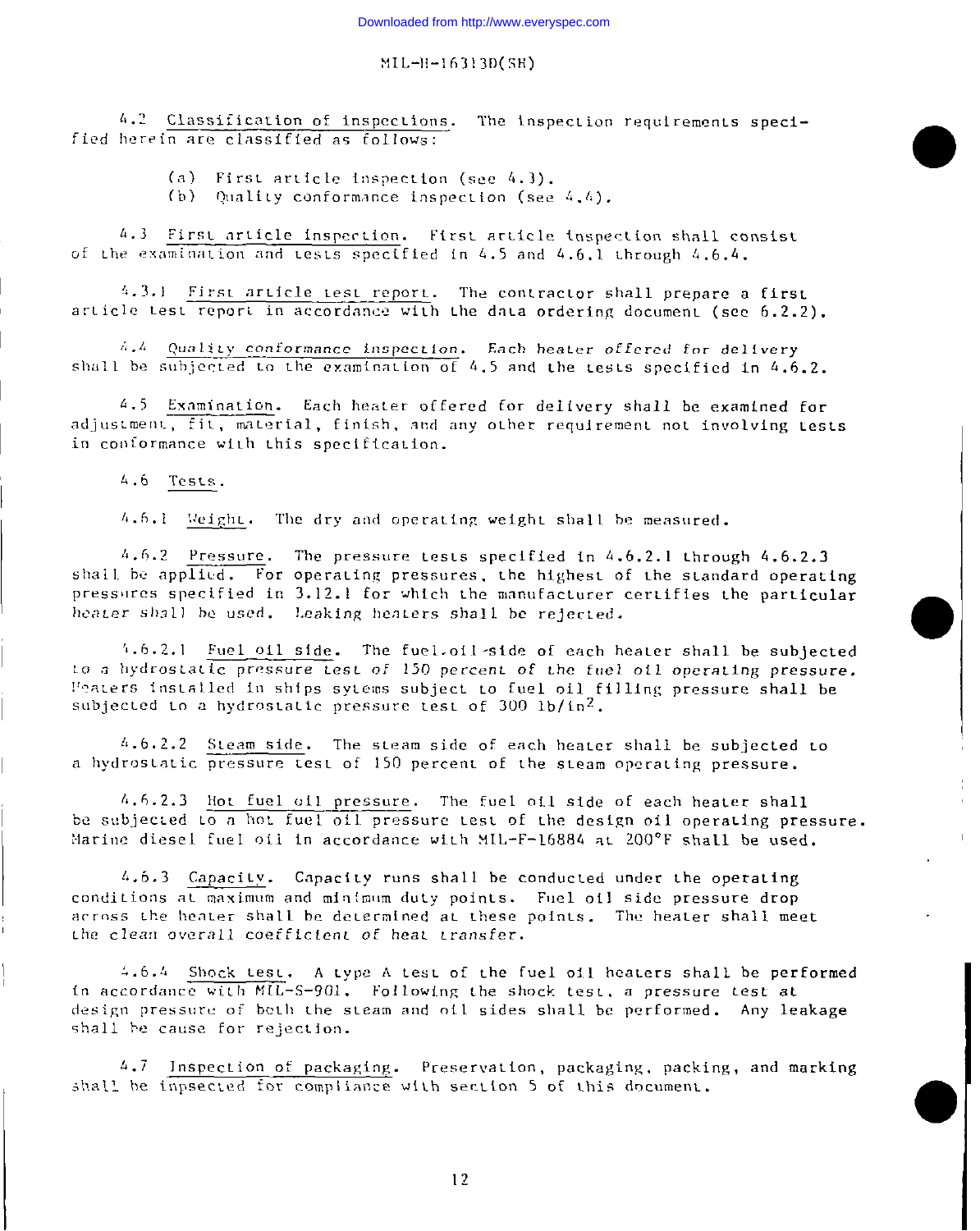# 5. PACKAGING

●

(The preparation for delivery requirements specified herein apply only for direct Government acquisitions. For the extent of applicability of the prepara tion for delivery requirements of referenced documents listed in section 2. see 6.5.)

5.1 Preservation. Preservation shall be level A or C, as specified (see  $6.2.1$ ).

5.1.1 Level A. Fuel oil heaters shall be preserved in accordance with method I of  $\overline{\text{ML-P-1}}$ 16 as follows:

- (a) Type P-2 preservative shall be used for surfaces normally in contact with fuel oil.
- (b) Type P-3 preservative shall be used for surfaces normally in contact with steam or water.
- (c) All openings shall be sealed wiLh a greaseproof, waterproof, flexible barrier material and secured with a waterproof pressure sensitive adhesive tape.

5.1.2 Level C. Fuel oil heaters shall be preserved to afford protection against corrosion, deterioration and physical damage during shipment from the supply source to the first receiving activity for immediate use. The contractor's normal preservation methods may be utilized when such meets the requirements of this level.

5.2 Packing. Packing shall be level A, B or C, as specified (see  $6.2.1$ ).

5. 2.1 Level A. Heaters shall be individually packed in nailed wood or wood cleated plywood boxes or sheathed wood crates conforming to PPP-B-621 (class 2), PPP-B-601 (overseas Lype) or MIL-c-52950 respectively ac the option of Lhe contractor. Boxes shall have caseliners conforming co MIL-L-10547. Caseliners shall be closed and sealed accordance with MIL-L-10547. Box and crate closures and strapping shall be as specified in the applicable container specification or appendix thereto. When the gross weight of wood boxes exceeds 200 pounds, they shall be modified by the addition of skids in accordance with the applicable box specification. Anchoring, blocking, bracing and cushioning of the equipment shall be provided so as to prevent damage from movement during handling, multiple domestic and overseas shipments and indeterminate storage.

5.2.2 Level B. Heaters packaged as specified shall be individually packed in nailed wood or wood cleated plywood boxes, or sheathed wood crates conforming to PPP-B-621, class 1, PPP-B-601 domestic class or MIL-C-52950 respectively, at the option of the contractor. Closures of shipping containers shall be as specified in the applicable box specification, or the appendix thereto. When the gross weight of wood boxes exceeds 200 pounds, they shall be modified by Lhe addition of skids in accordance wiLh Lhe applicable box specification. Anchoring, blocking, bracing and cushioning of the equipment shall be provided so as to prevent damage from movement during handling, multiple domestic and overseas shipments and intermediate storage.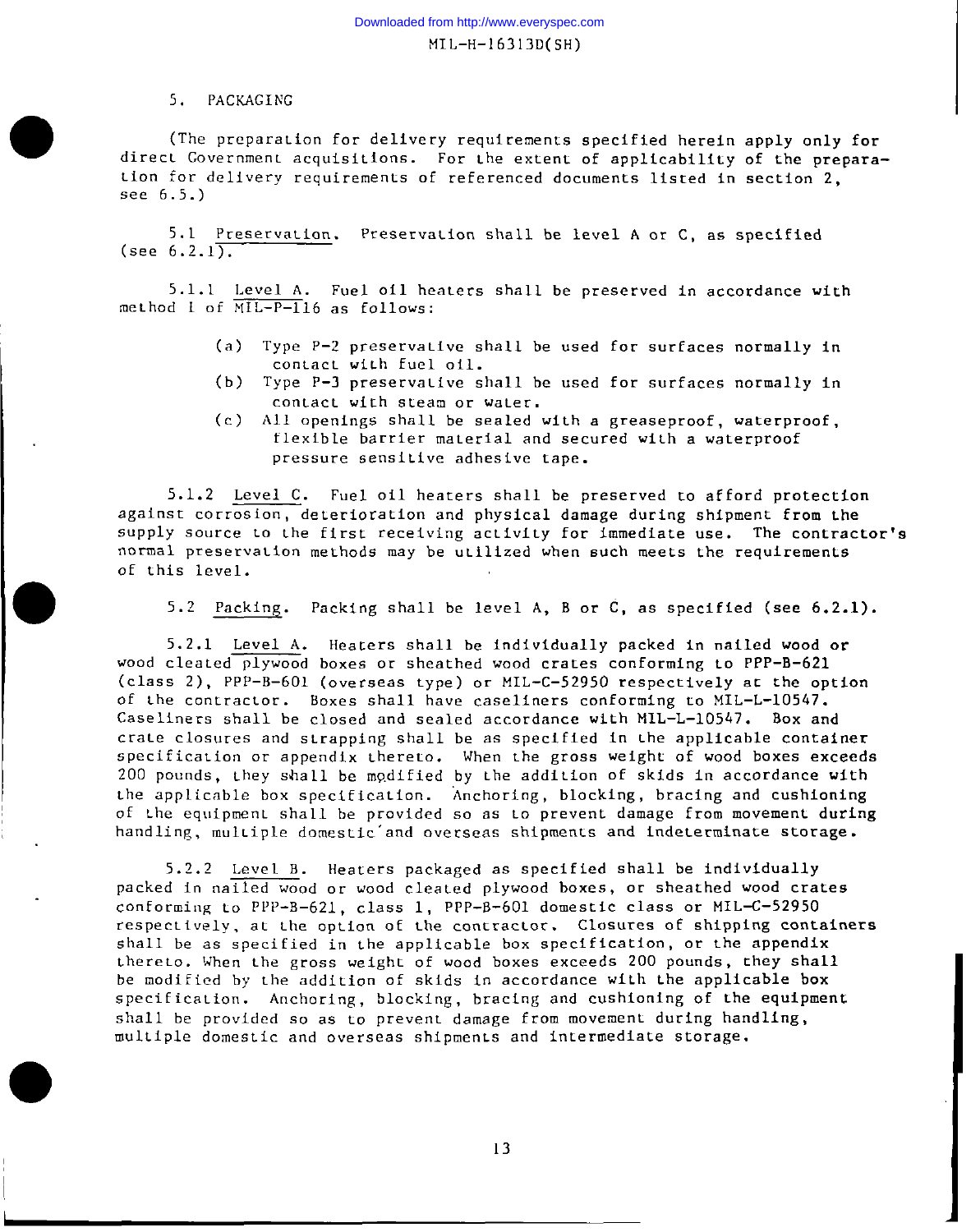5.2.3 Level C. Heaters preserved as specified in 5.1 shall be packed in containers acceptable to the common carrier and which will insure safe delivery at destination in a satisfactory condition at the lowest applicable rate. Containers, packing, and method of shipment shall comply with Uniform Freight or National Motor Freight Classification Rules or Regulations or other carrier rules as applicable to the mode of transportation.

5.3 Marking. In addition to any special marking required (see 6.2.1). interior packages and exterior shipping containers shall be marked in accordance with MIL-STD-129.

6. NOTES

6.1 Intended use. The heaters covered by this specification are intended to heat fuel in the transfer system for centrifugal purifiers and in the service system for gas turbines.

# 6.2 Ordering data.

6.2.1 Acquisition requirements. Acquisition documents should specify the following:

- Title, number, and date of this specification.  $(a)$
- Type required (see 1.2).  $(b)$
- If first article inspection is required (see 3.1).  $(c)$
- Whether movable baffle tube cleaning arrangement shall be  $(d)$ provided (applicable to type D heaters only) (see 3.3.3.7).
- $(n)$ Whether evaporator type heaters shall be provided (applicable to type D heaters only) (see  $3.3.3.8$ ).
- $(f)$ If fuel oil heaters are to be shock resistant (see 3.10).
- Number of banks required (see 3.11).  $(g)$
- Number of heaters per bank, if established (see 3.11).  $(h)$
- Fuel oil rate at full load, pounds per hour (see 3.11).  $(i)$
- Fuel oil rates at other standard operating conditions, including  $(i)$ maximum and minimum duties; pounds per hour (see 3.11 and 3.17.2.2).
- $(k)$ Pressure and condition of heating steam (see 3.12.1).
- Operating pressure of fuel oil (see 3.12.1).  $(1)$
- $(m)$ Number of technical manuals required (see 3.17.3).
- $(n)$  Levels of preservation and packing required (see 5.1 and 5.2).
- (o) Special marking required (see 5.3).

6.2.2 When this specification is used in an acquisition which incorporates a DD Form 1423, Contract Data Requirements List (CDRL), the data requirements identified below shall be developed as specified by an approved Data Item Description (DD Form 1664) and delivered in accordance with the approved CDRL incorporated into the contract. When the provisions of DAR 7-104.9 (n) (2) are invoked and the DD Form 1423 is not used, the data specified below shall be delivered by the contractor in accordance with the contract or purchase order requirements. Deliverable data required by this specification is cited in the following paragraphs.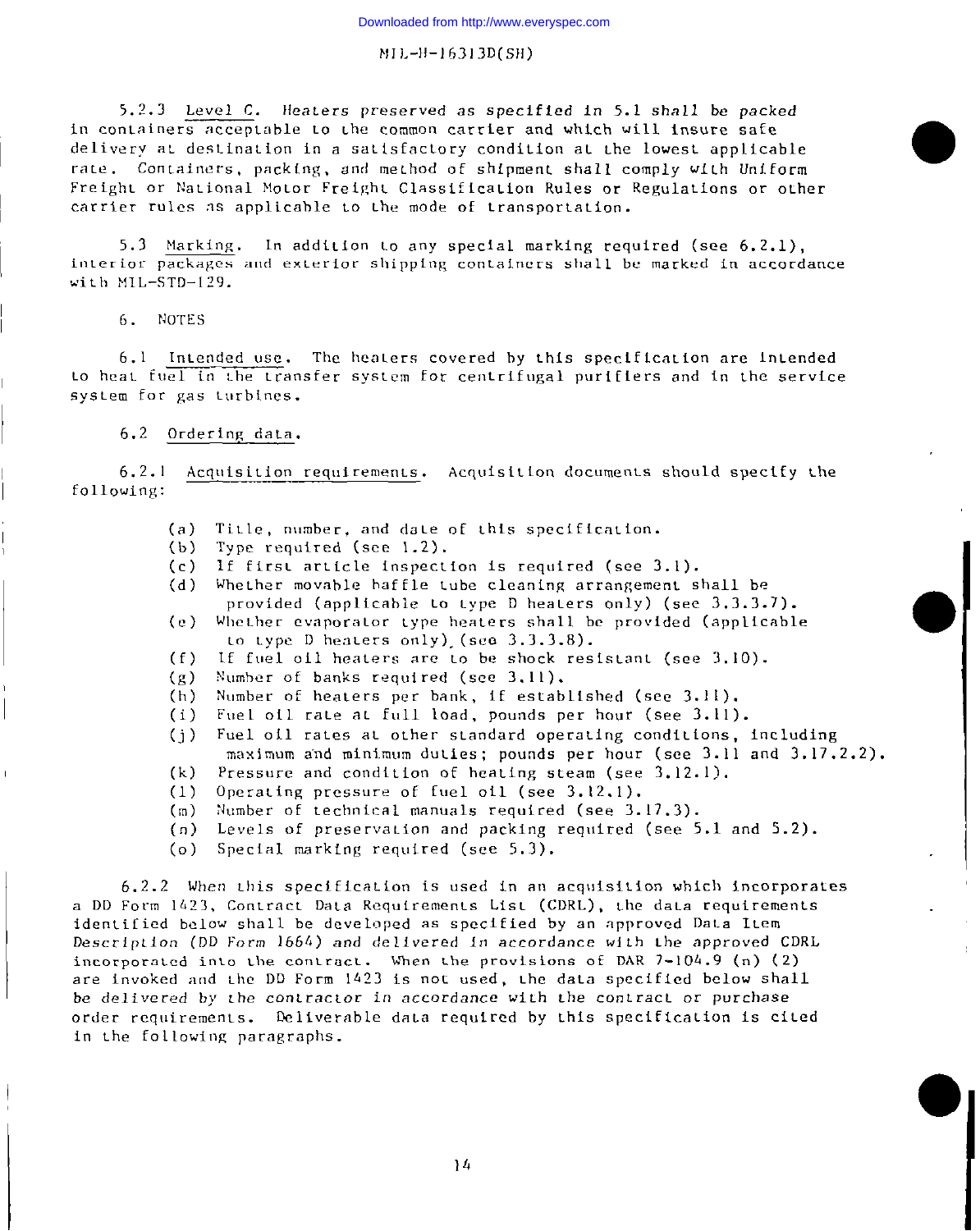Downloaded from http://www.everyspec.com

 $ML-H-16313D(SH)$ 

| Paragraph no. | Data requirement title                        | Applicable DID no. | Option                                                                                                                                   |
|---------------|-----------------------------------------------|--------------------|------------------------------------------------------------------------------------------------------------------------------------------|
| 3.17.1        | Drawings, engineering<br>and associated lists | DI-E-7031          | Level 3<br>Drawing number-<br>contractor<br>Design activity<br>$designation -$<br>contractor<br>Certification<br>data sheets<br>required |
| 3.17.3        | Manual, technical<br>manuscript copy          | $DI-M-2042$        | Type I of<br>MIL-M-15071                                                                                                                 |
| 4.1.1         | Inspection system program<br>plan             | $DI - R - 4803$    |                                                                                                                                          |
| 4.3.1         | First article inspection<br>report            | $DI - T - 4902$    |                                                                                                                                          |

(Data item descriptions related to this specification, and identified in section 6 will be approved and listed as such in DoD 5000. 19L. , Vol II, AMSDL. Copies of data item descriptions required by the contractors in connection with specific acquisition functions should be obtained from the Naval Publications and Forms Center or as directed by the contracting of fice r.)

b

●

●

l<br>L

 $6.2.2.1$  The data requirements of  $6.2.2$  and any task in section 3, 4, or 5 of the specification required to be performed to meet a data requirement may be waived by the contracting/acquisition activity upon certification by the offeror that identical data were submitted by the offeror and accepted by the Government under a previous contract for identical item acquired to this specification. This does not apply to specific data which may be required for each contract regardless of whether an identical item has been supplied previously (for example, test reports).

6.3 First article inspection. Invitations for bids should provide that Lhe Government reserves the, right Lo waive Lhe requirement for samples for first article inspection as to those bidders offering a product which has been previously acquired or tested by the Government, and that bidders offering such products, who wish 10 rely on such production or test, muse furnish evidence with the bid that prior Government approval is presently appropriate for the pending acquisition.

6.4 Provisioning. Provisioning Technical Documentation (PTD), spare parts, and repair parts should be furnished as specified in the contract.

6.4.1 When ordering spare parts or repair parts for the equipmen covered by Lhis specification, Lhe contracc should state that such spare parts and repair parts should meet the same requirements and quality assurance provisions as the parts used in the manufacture of the equipment. Packaging for **such par Ls** shou Ld also be specified.

15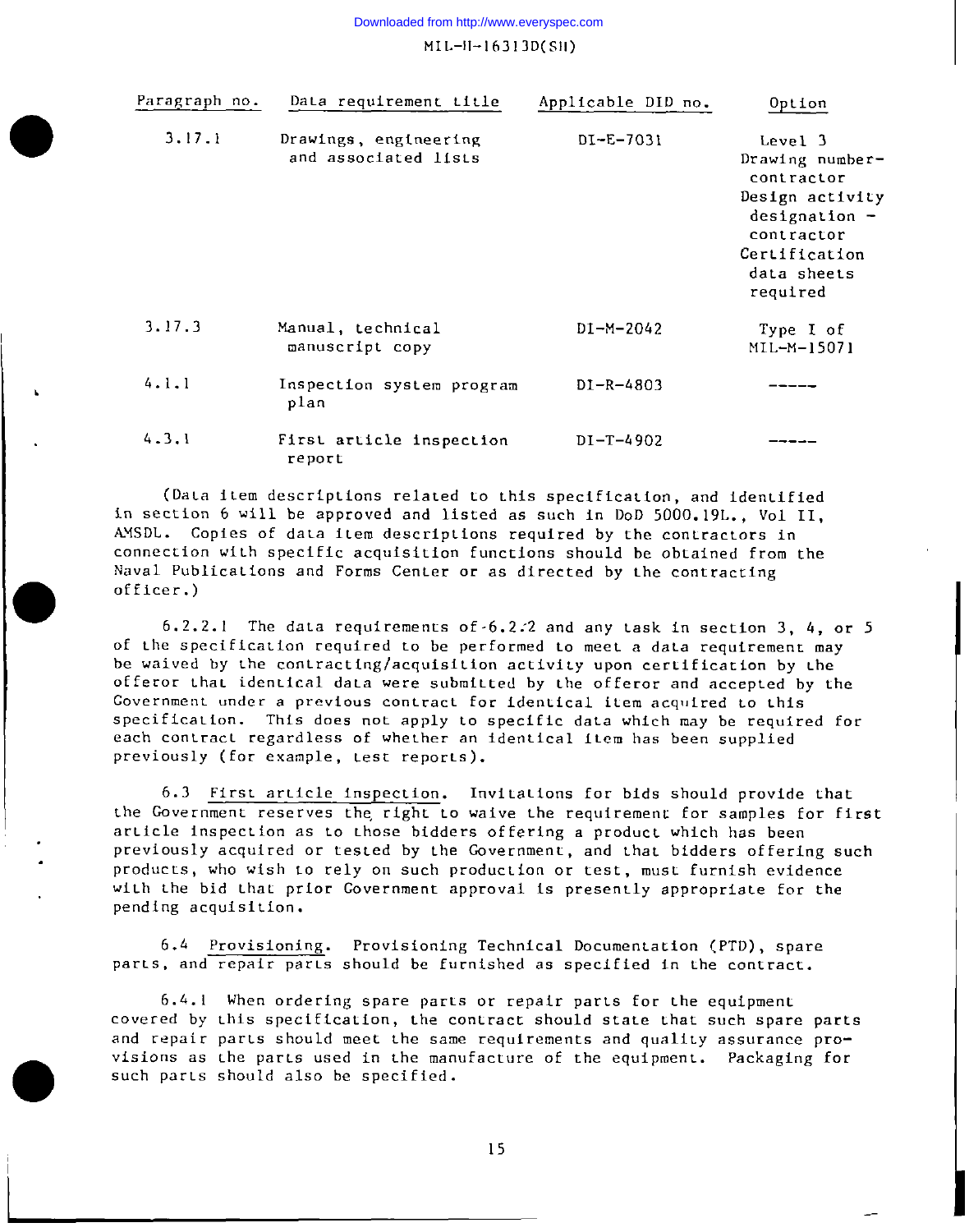6.5 Sub-contracted material and parts. The preparation for delivery requirements of referenced documents listed in Section 2 do not apply when material and parts are acquired by the contractor for incorporation into the equipment and lose their separate identity when the equipment is shipped.

6.6 Type A. Type A heaters of MIL-H-16313C(SHIPS) have been deleted from MIL-H-16313D(SH). Type A heaters are obsolete and no longer in Naval service.

6.7 Changes from previous issue. Asterisks are not used in this revision to identify changes with respect to the previous issue due to the extensiveness of the changes.

> Preparing activity:  $Navy - SH$ (Project 4420-N046)

J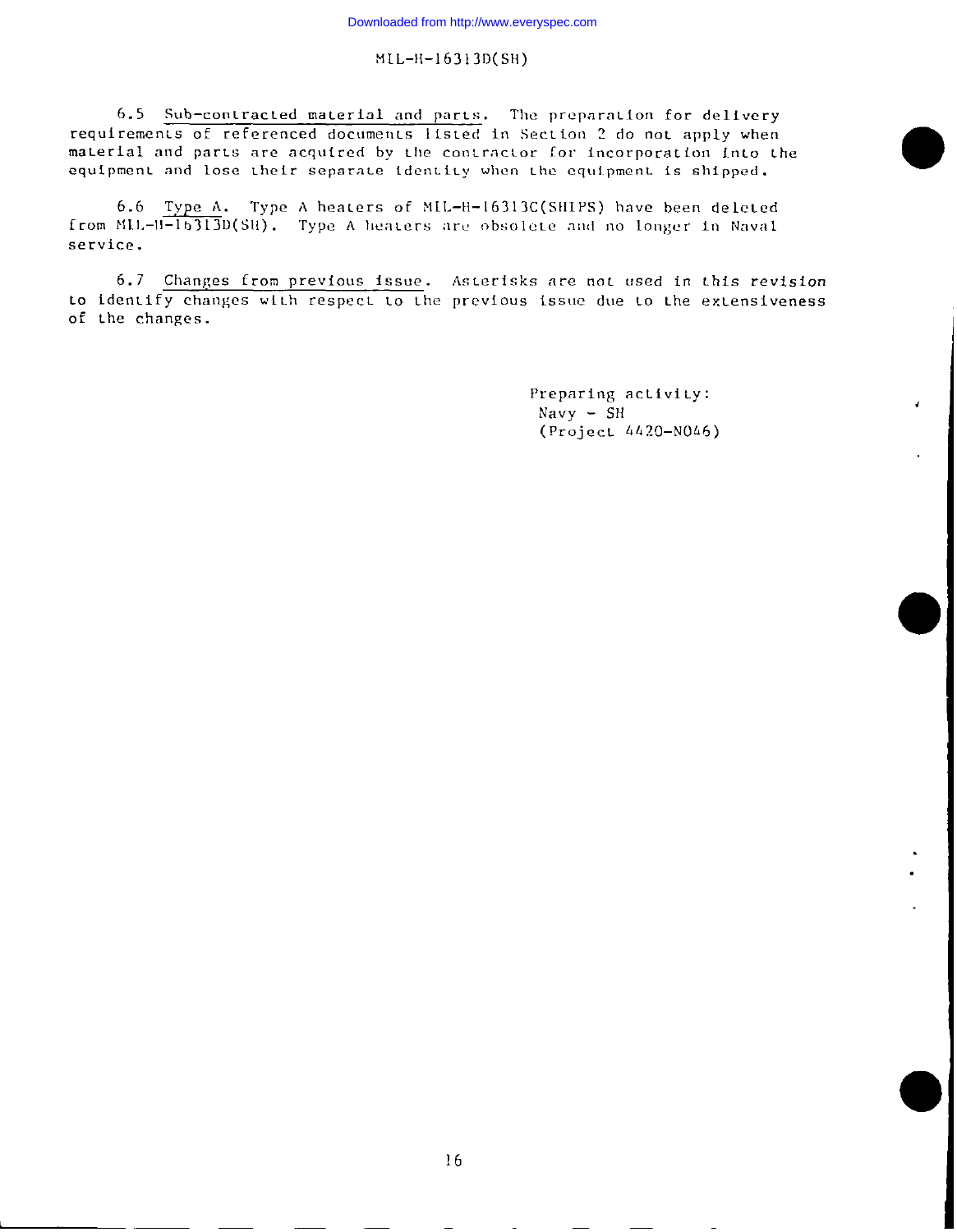